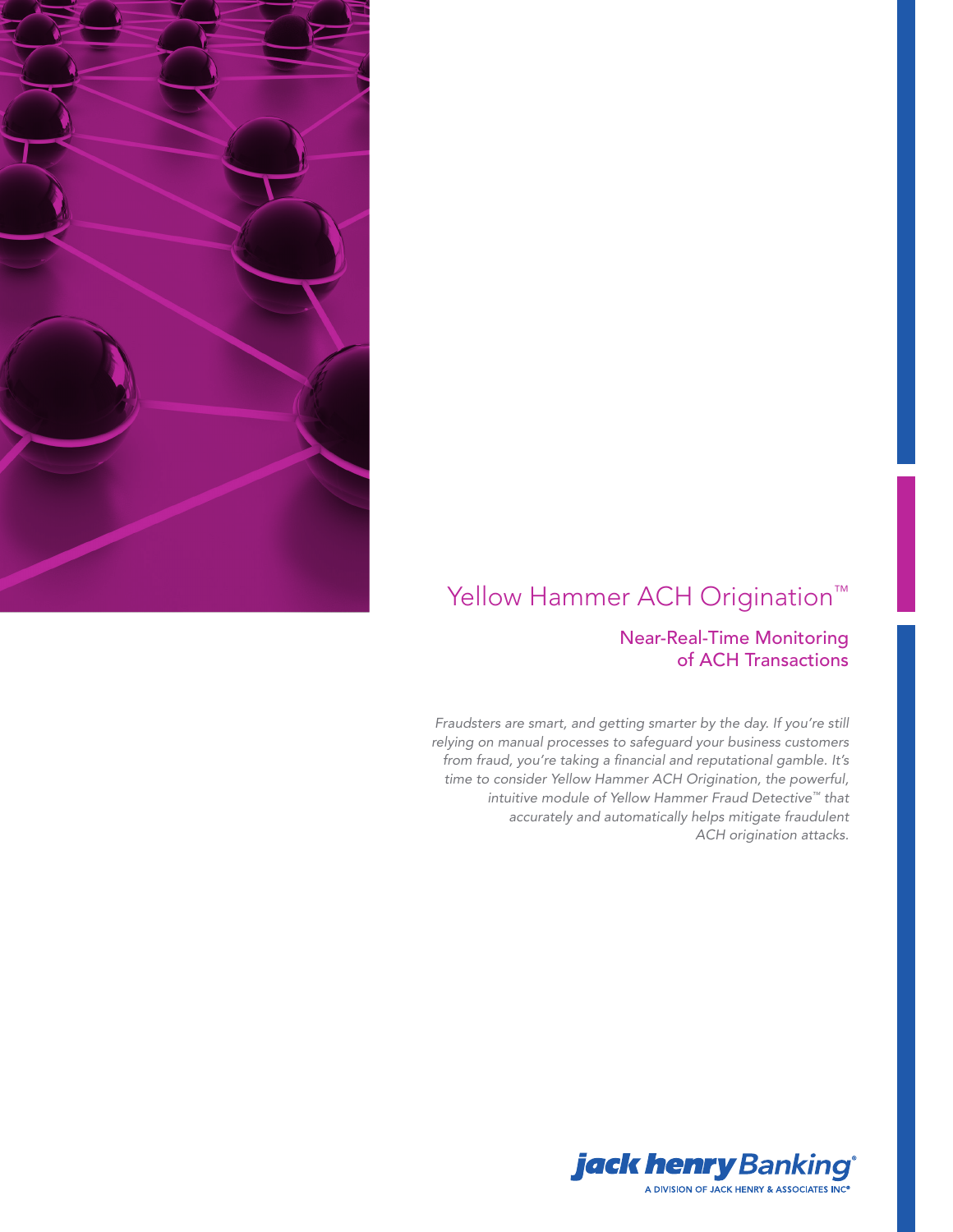# Protect Your Bank and Business Customers from ACH Fraud

#### BUSINESS VALUE

■ Reduce Risk

## **COMPATIBILITY**

- SilverLake System®
- CIF 20/20<sup>®</sup>

#### ■ *Help protect your bank and business customers from financial and reputational losses.*

#### IT WORKS LIKE THIS …

Yellow Hammer ACH Origination is a module of Yellow Hammer Fraud Detective that provides the layered security banks need to help mitigate the risks associated with fraudulent ACH origination attacks initiated through the online banking channel. This module scans all ACH batches submitted through Jack Henry Banking's NetTeller Cash Management™ solution prior to origination, helping to protect banks and their business customers from financial and reputational losses.

## MULTIPLE LEVELS OF PROTECTION …

The Yellow Hammer ACH Origination module analyzes both the ACH batch and each item within the batch for unusual patterns of activity. At the batch level, this module identifies if the batch contains an abnormal number of items, abnormal total dollar amounts, an unusual numbers of ACH batches in a short timeframe, and activity in foreign countries. Alerts are also triggered when items within a batch are sent to a new payee. The Yellow Hammer ACH Origination module also analyzes non-financial account activities that are common indicators of ACH origination fraud including maintenance to a user's authority or contact information, and it alerts banks when new users are added.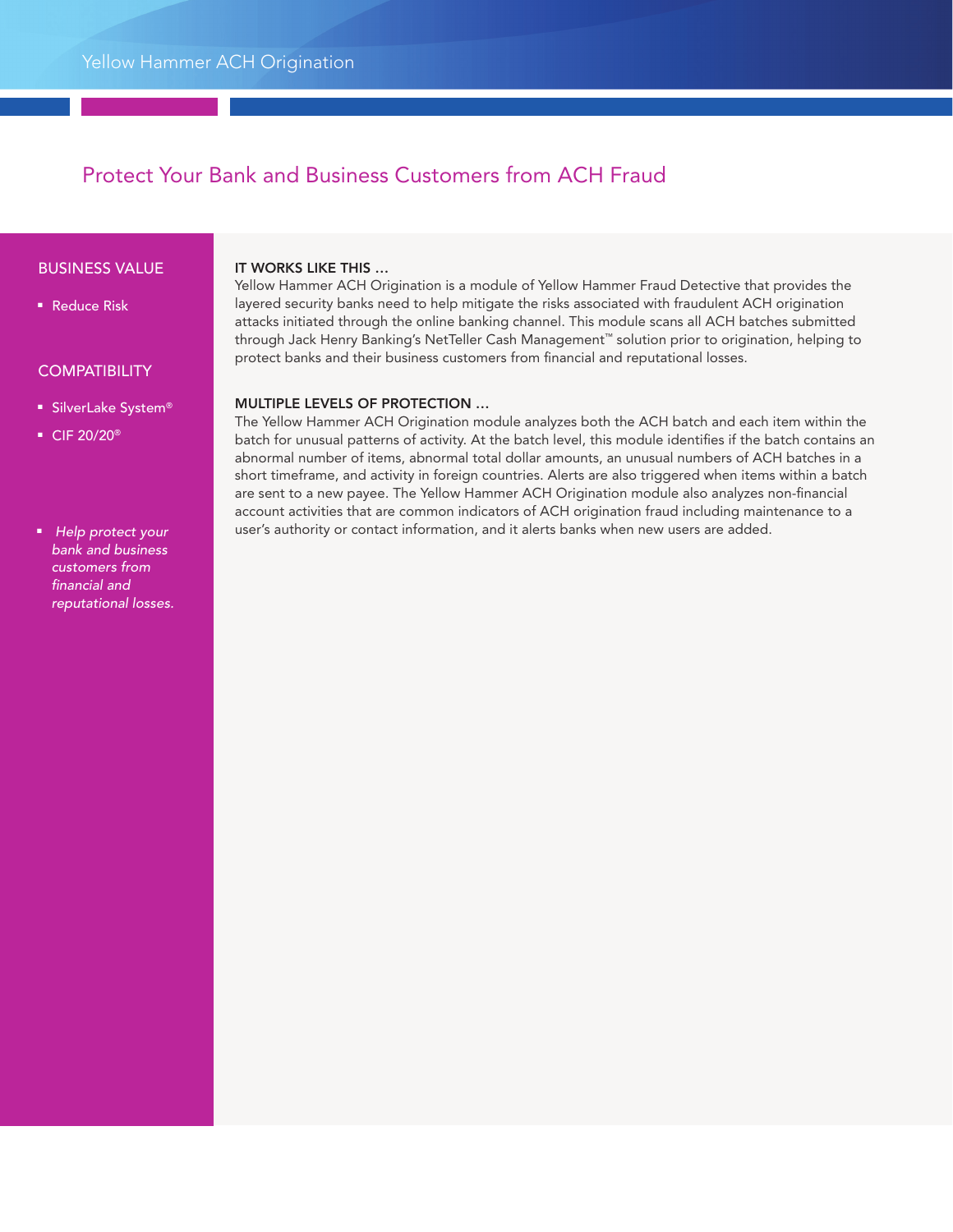

#### SIMPLIFIED REPORTING AND RESEARCH …

Yellow Hammer ACH Origination enables users to generate a daily list of potentially fraudulent activities and helps reduce false positives through customized analysis criteria. This sophisticated module also provides access to all research features available for ACH transactions in the base Yellow Hammer Fraud Detective solution plus additional rules and views unique to this module.

### BENEFITS ABOUND …

This solution helps banks reduce manual processes, saving time and improving accuracy. Yellow Hammer ACH Origination is also fully customizable, so as fraud trends evolve, this solution can adapt to help ensure optimal fraud protection.